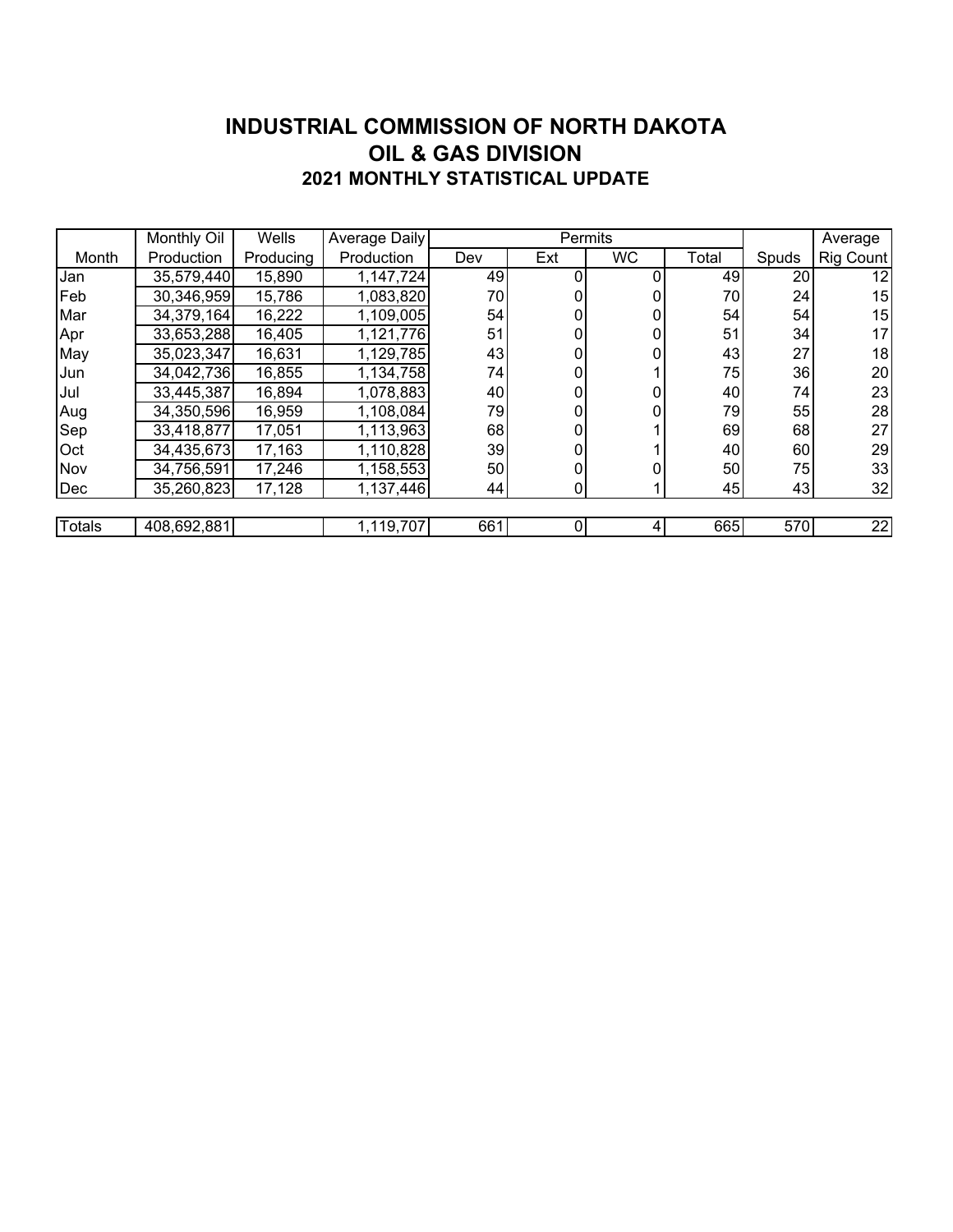## **STATE OF NORTH DAKOTA**

### **2021 COUNTY COMPLETION STATISTICS**

|              | Total | Total      | Development |     | Wildcat |     | Extension |            |             | Re-Entry |     |       |
|--------------|-------|------------|-------------|-----|---------|-----|-----------|------------|-------------|----------|-----|-------|
| Cnty         | Wells | Productive | Prod.       | Dry | Prod.   | Dry | Prod.     | <b>Dry</b> | Recompleted | Prod.    | Dry | Other |
| Bil          |       |            | 6           |     | 0       |     |           |            |             |          |     |       |
| Bot          |       |            |             |     |         |     |           |            |             |          |     |       |
| <b>Bow</b>   |       |            |             |     |         |     |           |            |             |          |     |       |
| <b>Burke</b> |       |            |             |     |         |     | ∩         |            |             |          |     |       |
| Div          | 6     |            | 6           |     |         |     |           |            |             |          |     |       |
| Dun          | 174   | 173        | 173         |     |         |     |           |            |             |          |     |       |
| <b>McK</b>   | 225   | 222        | 221         |     |         |     |           |            |             |          |     |       |
| Merc         |       |            |             |     |         |     | ∩         |            |             |          |     |       |
| Mou          | 145   | 145        | 145         |     |         |     |           |            |             |          |     |       |
| Renv         |       |            |             |     |         |     | ∩         |            |             |          |     |       |
| Ward         |       |            |             |     |         |     |           |            |             |          |     |       |
| Wil          | 107   | 107        | 107         |     |         |     | 0         |            |             |          |     |       |
| Total        | 680   | 667        | 666         | r   |         |     | 0         |            |             |          |     |       |

#### **2021 COUNTY DRILLING FOOTAGE**

|            | Development |        | Wildcat |            | Extension |     | Re-Entry |                |               |            |
|------------|-------------|--------|---------|------------|-----------|-----|----------|----------------|---------------|------------|
| County     | Prod.       | Dry    | Prod.   | <b>Dry</b> | Prod.     | Dry | Prod.    | Dry            | <b>Others</b> | Footage    |
| Bil        | 132,975     |        |         |            |           |     |          |                |               | 132,975    |
| Bot        | 26,148      |        |         |            |           |     |          |                |               | 26,148     |
| Bowman     | 33,538      |        |         |            |           |     |          |                |               | 33,538     |
| Burke      |             |        |         |            |           |     |          |                |               |            |
| Div        | 113,834     |        |         |            |           |     |          |                |               | 113,834    |
| Dun        | 3,749,388   |        |         |            |           |     |          |                | 6,282         | 3,755,670  |
| <b>McK</b> | 4,726,207   |        | 13700   |            |           |     |          | 0              | 14,452        | 4,754,359  |
| Mercer     |             |        |         |            |           |     |          |                | 6,484         | 6,484      |
| Mou        | 3,049,860   |        |         |            |           |     |          |                |               | 3,049,860  |
| Renville   | 12,142      | 5,800  |         |            |           |     |          |                |               | 17,942     |
| Ward       |             | 11,000 |         |            |           |     |          |                |               | 11,000     |
| Williams   | 2,268,302   |        |         |            |           |     |          |                |               | 2,268,302  |
| Total      | 14,112,394  | 16,800 | 13,700  |            |           | 0   | 0        | $\overline{0}$ | 27,218        | 14,170,112 |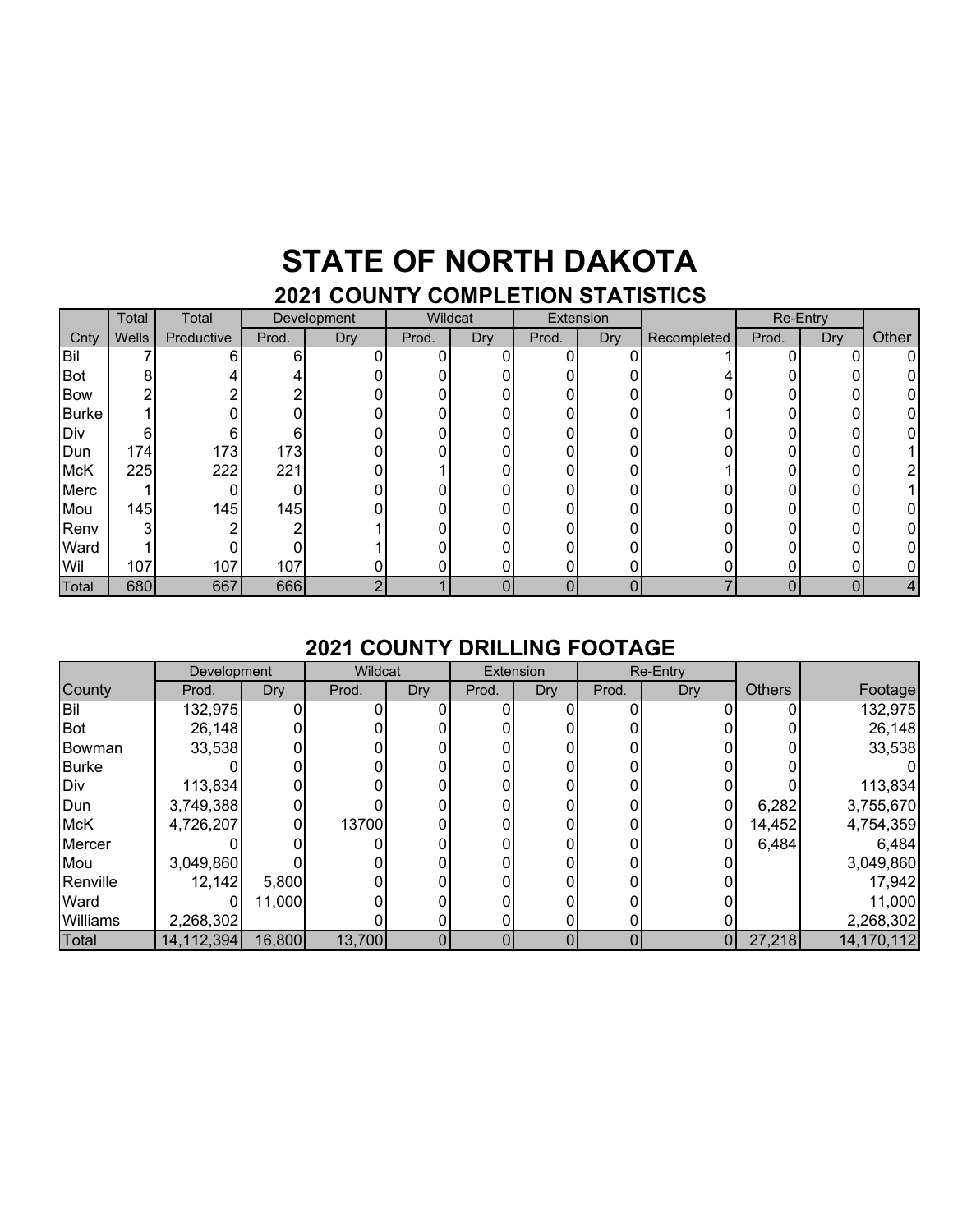### **STATE OF NORTH DAKOTA 2021 STATE-WIDE WELL COMPLETION STATISTICS**

|       | Total | Total      |       | Development | Wildcat |     | Extension      |            |             | Re-Entry |                  |       |
|-------|-------|------------|-------|-------------|---------|-----|----------------|------------|-------------|----------|------------------|-------|
| Month | Wells | Productive | Prod. | Dry         | Prod.   | Dry | Prod.          | <b>Dry</b> | Recompleted | Prod.    | Dry <sup>7</sup> | Other |
| Jan   | 41    | 41         | 41    |             | 0       | 0   | $\overline{0}$ |            |             | U        | 0                | 0     |
| Feb   | 42    | 42         | 42    | 0           |         |     | 0              |            |             |          | 0                | 0     |
| Mar   | 43    | 42         | 42    |             | ი       | 0   | 0              | U          |             | U        | 0                |       |
| Apr   | 61    | 60         | 60    |             | Ω       |     | 0              |            |             | $\Omega$ | 0                | 0     |
| May   | 61    | 56         | 56    |             |         |     | $\mathbf{0}$   | 0          |             |          | Ω                |       |
| Jun   | 47    | 43         | 43    |             | 0       | U   | 0              | U          |             | U        | 0                | ኅ     |
| Jul   | 55    | 55         | 55    |             | 0       |     | $\Omega$       | O          |             | 0        | 0                | 0     |
| Aug   | 42    | 42         | 42    |             | 0       | 0   | 0              | ი          |             | 0        | 0                | 0     |
| Sep   | 56    | 55         | 55    |             |         |     | $\Omega$       | 0          |             | $\Omega$ | 0                | 0     |
| Oct   | 79    | 79         | 79    |             | በ       |     | 0              | ∩          |             | U        | 0                | 0     |
| Nov   | 87    | 86         | 86    |             |         |     | 0              |            |             |          |                  | 0     |
| Dec   | 66    | 66         | 65    | 0           |         | 0   | $\mathbf{0}$   | 0          |             | $\Omega$ | 0                | 0     |
|       |       |            |       |             |         |     |                |            |             |          |                  |       |
| Total | 680   | 667        | 666   | ∩           |         |     |                | 0          |             |          |                  | 4     |

#### **2021 STATE-WIDE DRILLING FOOTAGE**

|       | Development  |        | Wildcat |     | Extension |            | Re-Entry |     |               | Monthly    |
|-------|--------------|--------|---------|-----|-----------|------------|----------|-----|---------------|------------|
| Month | Prod.        | Dry    | Prod.   | Dry | Prod.     | <b>Dry</b> | Prod.    | Dry | <b>Others</b> | Footage    |
| Jan   | 867,706      |        |         |     |           |            | $\Omega$ |     |               | 867,706    |
| Feb   | 892,217      |        |         |     |           |            |          |     |               | 892,217    |
| Mar   | 929,128      |        |         |     |           |            |          |     | 6,282         | 935,410    |
| Apr   | ,282,540     |        |         |     |           |            | 0        |     |               | 1,282,540  |
| May   | ,223,267     | 5,800  |         |     |           |            | 0        |     | 8,005         | 1,237,072  |
| Jun   | 903,455      | 11,000 |         |     |           |            |          |     | 12,931        | 927,386    |
| Jul   | 1,084,941    |        |         |     |           |            | 0        |     |               | 1,084,941  |
| Aug   | 860,111      |        |         |     |           |            | 0        |     |               | 860,111    |
| Sep   | 1,169,160    |        |         |     |           |            |          |     |               | 1,169,160  |
| Oct   | 665,009,     |        |         |     |           |            | 0        |     |               | 1,665,009  |
| Nov   | 1,853,174    |        |         |     |           |            | 0        |     |               | 1,853,174  |
| Dec   | 1,381,686    |        | 13700   | 01  |           |            | 0        |     |               | 1,395,386  |
|       |              |        |         |     |           |            |          |     |               |            |
| Total | 14, 112, 394 | 16,800 | 13,700  |     |           |            | 0        | 0   | 27,218        | 14,170,112 |